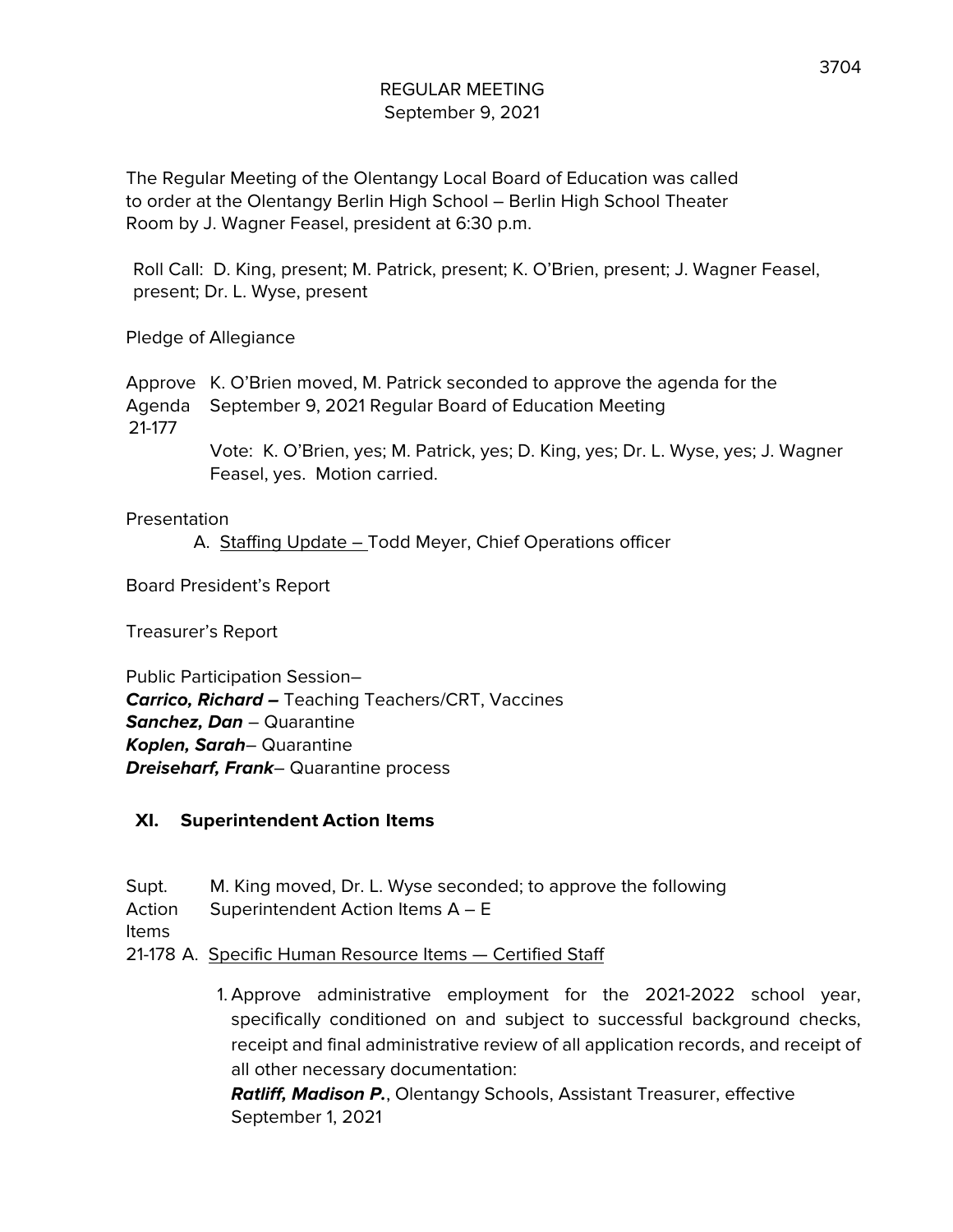2. Approve certified additional period/preparation compensation for the 2021- 2022 school year

| <b>Employee</b>  | <b>MI Subject/Department</b>             |             | <b>Building Period/Preparation</b> | Salary      |
|------------------|------------------------------------------|-------------|------------------------------------|-------------|
|                  | Chaney, Lindsey M. Industrial Technology | <b>OOHS</b> | Six (6) Periods, 1/8th, All Year   | \$10,944.88 |
| Jessup, Kelly R. | World Language, German                   | <b>OOHS</b> | Six (6) Periods, 1/8th, All Year   | \$11,796.38 |
| Schmidt, Rory J. | Industrial Technology                    | <b>OOHS</b> | Six (6) Periods, 1/8th, All Year   | \$10,895.88 |

3. Approve certified Vape Education Instructors at \$50 per occurrence paid through memorandum billing for the 2021-2022 school year

| <b>Employee</b>      | <b>Position</b> | <b>Building</b> | <b>Season</b> |
|----------------------|-----------------|-----------------|---------------|
| Nori, Mark A.        | Instructor      | <b>OBHS</b>     | All Year      |
| Hamilton, Whitney C. | Instructor      | OHS.            | All Year      |
| Wozniak, Lauren R.   | Instructor      | <b>OHS</b>      | All Year      |
| Frobose, Samantha R. | Instructor      | <b>OLHS</b>     | All Year      |
| Mundell, Meredith C. | Instructor      | <b>OLHS</b>     | All Year      |
| Rafey, Angela M.     | Instructor      | <b>OLHS</b>     | All Year      |
| Sisko, Bobbie M.     | Instructor      | <b>OLHS</b>     | All Year      |
| Hanna, Sarah N.      | Instructor      | <b>OOHS</b>     | All Year      |

4. Approve certified Wednesday/Saturday School Instructors at \$50 per occurrence paid through memorandum billing for the 2021-2022 school year

| <b>Employee</b>        | <b>Position</b> | <b>Building</b> | <b>Season</b> |
|------------------------|-----------------|-----------------|---------------|
| Bird, Cortney R.       | Instructor      | <b>OBHS</b>     | All Year      |
| Borders, Bobbi J.      | Instructor      | <b>OBHS</b>     | All Year      |
| Cornett, James J.      | Instructor      | <b>OBHS</b>     | All Year      |
| Daugherty, Kristy L.   | Instructor      | <b>OBHS</b>     | All Year      |
| Fannin, Scott B.       | Instructor      | <b>OBHS</b>     | All Year      |
| Finley, Jill M.        | Instructor      | <b>OBHS</b>     | All Year      |
| Fraley, Andrew J.      | Instructor      | <b>OBHS</b>     | All Year      |
| LaFlamme, Michael A.   | Instructor      | <b>OBHS</b>     | All Year      |
| Lane, Lindsey N.       | Instructor      | <b>OBHS</b>     | All Year      |
| Milesky, Alexis M.     | Instructor      | <b>OBHS</b>     | All Year      |
| Nicolay, Alexandria N. | Instructor      | <b>OBHS</b>     | All Year      |
| Ubry, Catherine E.     | Instructor      | <b>OBHS</b>     | All Year      |
| Cheyunski, Madison S.  | Instructor      | <b>OHS</b>      | All Year      |
| Edwards, Rhainy N.     | Instructor      | <b>OHS</b>      | All Year      |
| Gammill, Adam W.       | Instructor      | <b>OHS</b>      | All Year      |
| Korinek, Morgan P.     | Instructor      | <b>OHS</b>      | All Year      |
| Ricard, Michelle S.    | Instructor      | <b>OHS</b>      | All Year      |
| Wolfe, Jordyn M.       | Instructor      | <b>OHS</b>      | All Year      |
| Cwynar, Marsha A.      | Instructor      | <b>OLHS</b>     | All Year      |
| Doan, William T.       | Instructor      | <b>OLHS</b>     | All Year      |
| Ebie, Ryan M.          | Instructor      | <b>OLHS</b>     | All Year      |
| Marinelli, Mark A.     | Instructor      | <b>OLHS</b>     | All Year      |
| Poindexter, Leeann M.  | Instructor      | <b>OLHS</b>     | All Year      |
| Sansbury, John P.      | Instructor      | <b>OLHS</b>     | All Year      |
| Tremmel, Angela E.     | Instructor      | OLHS            | All Year      |
| Zahran, Alessandra H.  | Instructor      | <b>OLHS</b>     | All Year      |
| Davies, John T.        | Instructor      | <b>OOHS</b>     | All Year      |
| Hanna, Sarah N.        | Instructor      | <b>OOHS</b>     | All Year      |
| Hardman, Susan L.      | Instructor      | <b>OOHS</b>     | All Year      |
| Nunn, Glenn A.         | Instructor      | <b>OOHS</b>     | All Year      |
| Tony, Alexandra E.     | Instructor      | <b>OOHS</b>     | All Year      |
| Welsh, Samantha M.     | Instructor      | <b>OOHS</b>     | All Year      |
| Camerucci, Holly N.    | Instructor      | <b>OBMS</b>     | All Year      |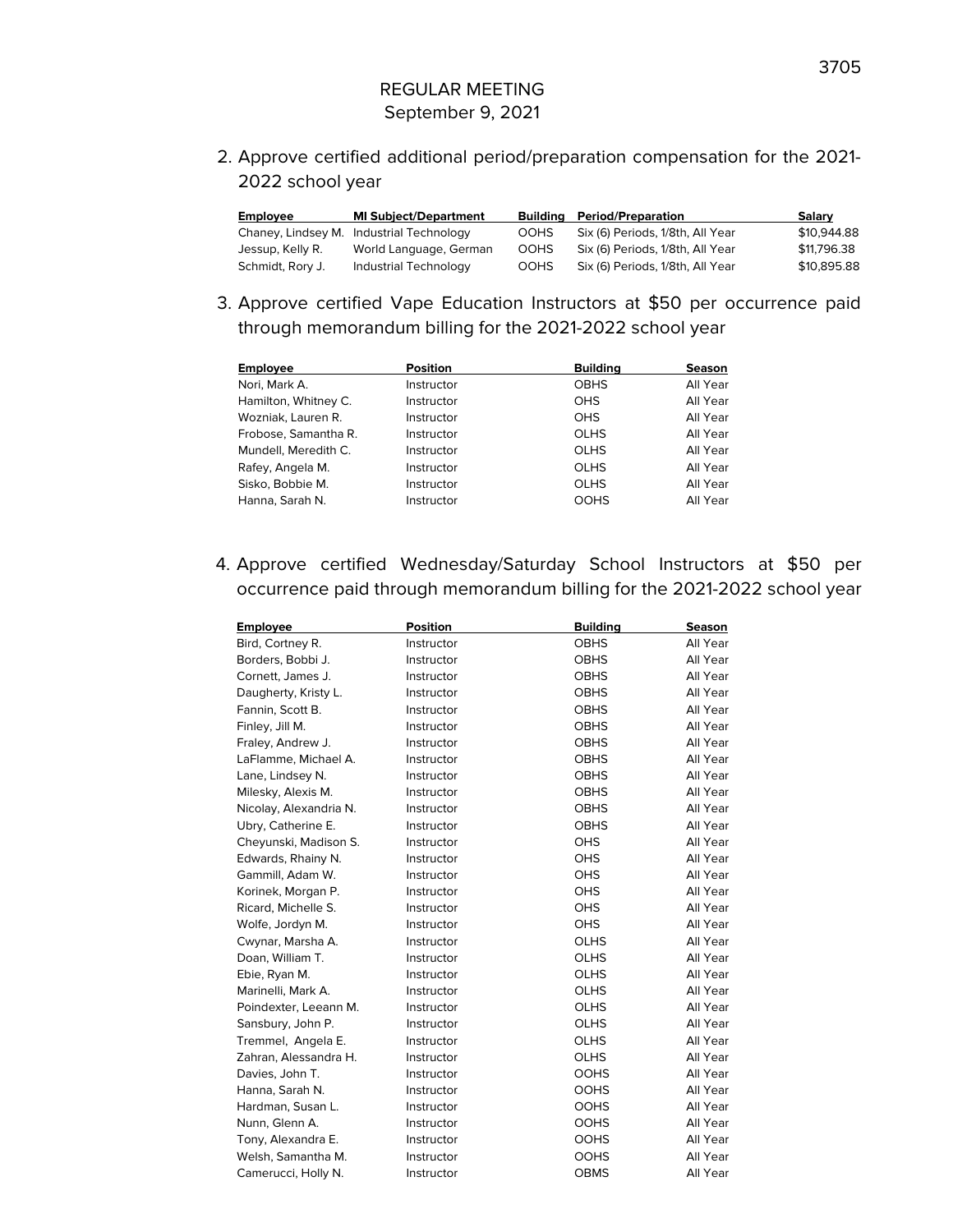| Employee (cont.)      | <b>Position</b> | <b>Building</b> | <b>Season</b> |
|-----------------------|-----------------|-----------------|---------------|
| Haskins, Jenna T.     | Instructor      | <b>OBMS</b>     | All Year      |
| Hoehn, Amanda N.      | Instructor      | <b>OBMS</b>     | All Year      |
| Morgan, Heather L.    | Instructor      | <b>OBMS</b>     | All Year      |
| Murphy, Spencer M.    | Instructor      | <b>OBMS</b>     | All Year      |
| Scheetz, Jennifer V.  | Instructor      | <b>OBMS</b>     | All Year      |
| Wheeler, Madonna L.   | Instructor      | <b>OBMS</b>     | All Year      |
| Barstow, Jennifer L.  | Instructor      | <b>OOMS</b>     | All Year      |
| Bickley, Jennifer C.  | Instructor      | <b>OOMS</b>     | All Year      |
| Bridges, Pamela J.    | Instructor      | <b>OOMS</b>     | All Year      |
| Jones, Kathryn A.     | Instructor      | <b>OOMS</b>     | All Year      |
| McClaskey, Diane E.   | Instructor      | <b>OOMS</b>     | All Year      |
| Scheid, Melissa A.    | Instructor      | <b>OOMS</b>     | All Year      |
| Smith, Amy C.         | Instructor      | <b>OOMS</b>     | All Year      |
| Snoke, Elizabeth A.   | Instructor      | <b>OOMS</b>     | All Year      |
| Syroka, Kelly S.      | Instructor      | <b>OOMS</b>     | All Year      |
| Timple, Jacqueline E. | Instructor      | <b>OOMS</b>     | All Year      |
| Kinney, Jennifer L.   | Instructor      | <b>OSMS</b>     | All Year      |
| Langel, Laura A.      | Instructor      | <b>OSMS</b>     | All Year      |
| Rinehart, Erin A.     | Instructor      | <b>OSMS</b>     | All Year      |
| Stoan, Krista M.      | Instructor      | <b>OSMS</b>     | All Year      |
| Ward, Rebecca A.      | Instructor      | <b>OSMS</b>     | All Year      |
| Withrow, Katrinna R.  | Instructor      | <b>OSMS</b>     | All Year      |

# 5. Approve certified positions paid through memorandum billing

| <b>Employee Name</b>       | Position/Location      | Total Days/ | Salary                 |            |
|----------------------------|------------------------|-------------|------------------------|------------|
|                            |                        |             | Hours/SessionsPer Hour | Total      |
| <b>Home Instruction</b>    |                        |             |                        |            |
| Skinner, Mindy J.          | <b>Instructor LTES</b> | 60.00       | \$25.00                | \$1,500.00 |
| Lewis, Victoria K.         | <b>Instructor OLHS</b> | 10.00       | \$25.00                | \$250.00   |
| <b>Summer CPI Training</b> |                        |             |                        |            |
| Arnold, Wandah J.          | <b>Educator OCES</b>   | 0.50        | $$ -$                  | \$50.00    |
| Baertsche, Khandice S.     | <b>Educator OA</b>     | 1.00        | $$ -$                  | \$100.00   |
| Burchfield, Amanda M.      | <b>Educator WCES</b>   | 0.50        | $$ -$                  | \$50.00    |
| Burga, Brittany M.         | <b>Educator OCES</b>   | 0.50        | \$-                    | \$50.00    |
| Burns, Ashley E.           | <b>Educator AES</b>    | 0.50        | $$ -$                  | \$50.00    |
| Button, Michele E.         | <b>Educator SMES</b>   | 1.00        | $$ -$                  | \$100.00   |
| Camboni, Ashley M.         | <b>Educator OCES</b>   | 0.50        | $$ -$                  | \$50.00    |
| Chimbidis, Jennifer A.     | <b>Educator WCES</b>   | 0.50        | $$ -$                  | \$50.00    |
| Conard, Karen L.           | <b>Educator GOES</b>   | 0.50        | $$ -$                  | \$50.00    |
| Cowan, Ashley N.           | <b>Educator AES</b>    | 0.50        | $\ddagger$ -           | \$50.00    |
| Davis, Molly K.            | <b>Educator SRES</b>   | 0.50        | $$ -$                  | \$50.00    |
| Donovan, Shannon M.        | <b>Educator SMES</b>   | 0.50        | $$ -$                  | \$50.00    |
| Duell, Kelly L.            | <b>Educator ACES</b>   | 0.50        | $$ -$                  | \$50.00    |
| Fulper, Megan R.           | <b>Educator SMES</b>   | 0.50        | $$ -$                  | \$50.00    |
| Gallmeyer, Kelly N.        | <b>Educator OHS</b>    | 0.50        | $$ -$                  | \$50.00    |
| Griffiths, Abby K.         | <b>Educator SMES</b>   | 1.00        | $$ -$                  | \$100.00   |
| Gunn, Maxwell S.           | <b>Educator OBMS</b>   | 0.50        | $$ -$                  | \$50.00    |
| Harden, Dana A.            | <b>Educator TRES</b>   | 1.00        | $$ -$                  | \$100.00   |
| Harey, Rebecca T.          | <b>Educator OSMS</b>   | 0.50        | $$ -$                  | \$50.00    |
| Hehmeyer, Leslie L.        | <b>Educator CES</b>    | 0.50        | $$ -$                  | \$50.00    |
| Helmlinger, Tricia J.      | <b>Educator OSMS</b>   | 0.50        | $$ -$                  | \$50.00    |
| Hoffman, Kelly A.          | <b>Educator OOHS</b>   | 0.50        | $$ -$                  | \$50.00    |
| Hogan, Lee Ann             | <b>Educator SMES</b>   | 1.00        | $\ddagger$ -           | \$100.00   |
| Imbrogno, Dawn P.          | <b>Educator OA</b>     | 0.50        | $$ -$                  | \$50.00    |
| Jackson, Heather D.        | <b>Educator ACES</b>   | 0.50        | $$ -$                  | \$50.00    |
| Jenney, Amy L.             | <b>Educator TRES</b>   | 0.50        | $$ -$                  | \$50.00    |
| Johnston, Kaylee A.        | <b>Educator SMES</b>   | 1.00        | $$ -$                  | \$100.00   |
| Lyle, Ashley A.            | <b>Educator SMES</b>   | 0.50        | $$ -$                  | \$50.00    |
| Malhoit, Kristen D.        | <b>Educator OCES</b>   | 0.50        | \$ -                   | \$50.00    |
| Merkowitz, Lynne A.        | <b>Educator OOHS</b>   | 0.50        | $\frac{2}{3}$ -        | \$50.00    |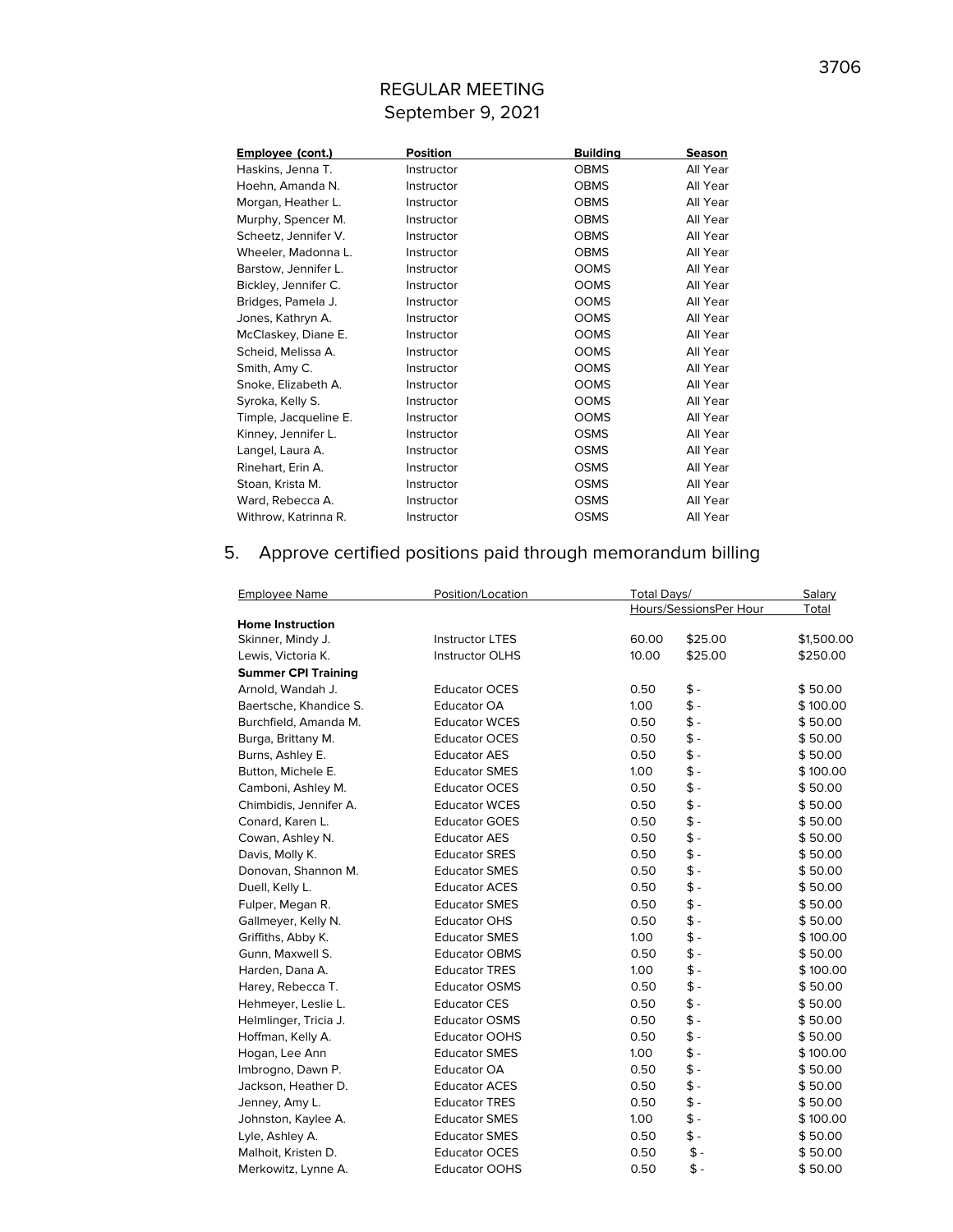| Employee Name(cont.)         | Position/Location            |                   | Total Days/            |          |  |
|------------------------------|------------------------------|-------------------|------------------------|----------|--|
|                              |                              |                   | Hours/SessionsPer Hour | Total    |  |
| Metzger, Shannon M.          | <b>Educator CES</b>          | 0.50              | $$ -$                  | \$50.00  |  |
| Mishler-Bohnert, Melanie J.  | <b>Educator CES</b>          | 0.50              | $$ -$                  | \$50.00  |  |
|                              |                              |                   |                        |          |  |
| Music, Jennifer L.           | <b>Educator OLMS</b>         | 0.50              | $\,$ $\,$              | \$50.00  |  |
| Noone, Megan J.              | <b>Educator OLMS</b>         | 0.50              | $\,$                   | \$50.00  |  |
| Ogletree, Crawford Girard W. | <b>Educator AES</b>          | 0.50              | $\,$ $\,$              | \$50.00  |  |
| Pennell, Megan A.            | <b>Educator HES</b>          | 0.50              | \$-                    | \$50.00  |  |
| Salupo, Jocelyn N.           | <b>Educator OOMS</b>         | 0.50              | \$-                    | \$50.00  |  |
| Schwamburger, Heather W.     | <b>Educator OOMS</b>         | 0.50              | \$-                    | \$50.00  |  |
| Serra, Elisa P.              | <b>Educator OCES</b>         | 0.50              | \$ -                   | \$50.00  |  |
| Shoaf, Jennifer A.           | <b>Educator SMES</b>         | 1.00              | $\,$ $\,$              | \$100.00 |  |
| Spinosi, Rebecca J.          | Educator JCES                | 0.50              | \$ -                   | \$50.00  |  |
| St Germain, Jennifer L.      | <b>Educator AES</b>          | 0.50              | \$ -                   | \$50.00  |  |
| Steiger, Kelsey L.           | <b>Educator OCES</b>         | 1.00 <sub>1</sub> | \$ -                   | \$100.00 |  |
| Stotz, Holly A.              | <b>Educator OHMS</b>         | 0.50              | \$ -                   | \$50.00  |  |
| Weber, Rachel L.             | <b>Educator LTES</b>         | 0.50              | $\,$ $\,$              | \$50.00  |  |
| White, Jessica T.            | <b>Educator WCES</b>         | 0.50              | $\,$ $\,$              | \$50.00  |  |
| White, Julia C.              | <b>Educator CES</b>          | 0.50              | \$ -                   | \$50.00  |  |
| Wilson, Amanda L.            | <b>Educator OMES</b>         | 0.50              | \$ -                   | \$50.00  |  |
| Bickley, James H.            | <b>School Counselor GOES</b> | 0.50              | $$ -$                  | \$50.00  |  |
| Faber, Lisa M.               | <b>School Counselor TRES</b> | 0.50              | $$ -$                  | \$50.00  |  |
| Hawk, Tim J.                 | <b>School Counselor OCES</b> | 0.50              | \$ -                   | \$50.00  |  |

6. Approve supplemental contract employment for the 2021-2022 school year/season, specifically conditioned on and subject to successful background checks, receipt and final administrative review of all application records and receipt of all other necessary documentation. Employment also is specifically conditioned on and subject to the activity/season occurring, with proration in the event of partial performance as determined by the administration and the supplemental committee

| <b>Supplemental Area</b>          | Location    | Coach / Advisor       | Group           | <b>Step</b>    | <b>Amount Season</b> |     |          |
|-----------------------------------|-------------|-----------------------|-----------------|----------------|----------------------|-----|----------|
| <b>Advisors</b>                   |             |                       |                 |                |                      |     |          |
| Orchestra/Strings Director        | <b>OBHS</b> | Henning, Jillian B.   | 5               | 5              | \$4,135.00           |     | All Year |
| <b>Band Director</b>              | <b>OBMS</b> | Wedell, Christine E.  | 5               | 10             | \$5.223.00           | All | Year     |
| Drama Club Advisor                | <b>OBMS</b> | Whiteside, Jeffrey L. | 10              | 16             | \$1,306.00           | All | Year     |
| <b>Enrichment Advisor</b>         | <b>OBMS</b> | Smtih, Travis H.      | $1/2$ of $8$    | 2              | \$979.50             | All | Year     |
| <b>Enrichment Advisor</b>         | <b>OBMS</b> | Ward, Meredith D.     | $1/2$ of $8$    | 9              | \$1.360.50           | All | Year     |
| Math Counts Advisor               | <b>OBMS</b> | Playko, Shan-ni K.    | 10 <sup>2</sup> | 5              | \$1,088,00           | All | Year     |
| Model United Nations Advisor OBMS |             | Mckibben, Amy R.      | 11              | $\mathbf 0$    | \$435.00             | All | Year     |
| Orchestra/Strings Director        | <b>OBMS</b> | Tweedy, Rachel K.     | 6               | 20             | \$4.788.00           | All | Year     |
| <b>Student Council Advisor</b>    | <b>OBMS</b> | Hoehn, Amanda N.      | 11              | 0              | \$435.00             | All | Year     |
| Teen Advocate Advisor             | <b>OBMS</b> | Smith, Travis H.      | 11              | 0              | \$435.00             | All | Year     |
| <b>Vocal Music Director</b>       | <b>OBMS</b> | Kelley, Jessica G.    | 5               | 9              | \$5,006.00           | All | Year     |
| Washington DC Trip Advisor        | <b>OBMS</b> | Morgan, Kathy A.      | $1/2$ of $7$    | 0              | \$1,088,00           | All | Year     |
| Washington DC Trip Advisor        | <b>OBMS</b> | Shumate, Tara A.      | $1/2$ of $7$    | 0              | \$1,088.00           | All | Year     |
| Yearbook Advisor                  | <b>OBMS</b> | Ward, Meredith D.     | 11              | 4              | \$609.00             | All | Year     |
| <b>Band Director</b>              | <b>OHMS</b> | Henry, Jacob C.       | 5               | $\mathbf 0$    | \$3,047.00           | All | Year     |
| Enrichment Advisor                | <b>OHMS</b> | Hoelzer, Riley C.     | $1/2$ of $8$    | 4              | \$1,088,00           | All | Year     |
| <b>Enrichment Advisor</b>         | <b>OHMS</b> | Wolf, Lesley L.       | $1/2$ of $8$    | $\overline{2}$ | \$979.50             | All | Year     |
| <b>Math Counts Advisor</b>        | <b>OHMS</b> | Voge, Michele R.      | 10              | 7              | \$1,175.00           | All | Year     |
| Orchestra/Strings Director        | <b>OHMS</b> | Bartelt, Tiffany S.   | 6               | 11             | \$4.788.00           | All | Year     |
| Science Enrichment Advisor        | <b>OHMS</b> | Vicars, Jessica N.    | 10              | 16             | \$1,306.00           | All | Year     |
| Student Council Advisor           | <b>OHMS</b> | Navarre, Allison K.   | 11              | 1              | \$479.00             | All | Year     |
| <b>Teen Advocate Advisor</b>      | <b>OHMS</b> | Roberts, Meghan B.    | 11              | 3              | \$566.00             | All | Year     |
| <b>Vocal Music Director</b>       | <b>OHMS</b> | Gilleon, Erin E.      | 5               | 16             | \$5.223.00           | All | Year     |
| Washington DC Trip Advisor        | <b>OHMS</b> | Meta, James R.        | $1/2$ of $7$    | 7              | \$1,850.00           | All | Year     |
| Yearbook Advisor                  | <b>OHMS</b> | Spencer, Hillary A.   | 1/2 of 11       | 17             | \$435.50             | All | Year     |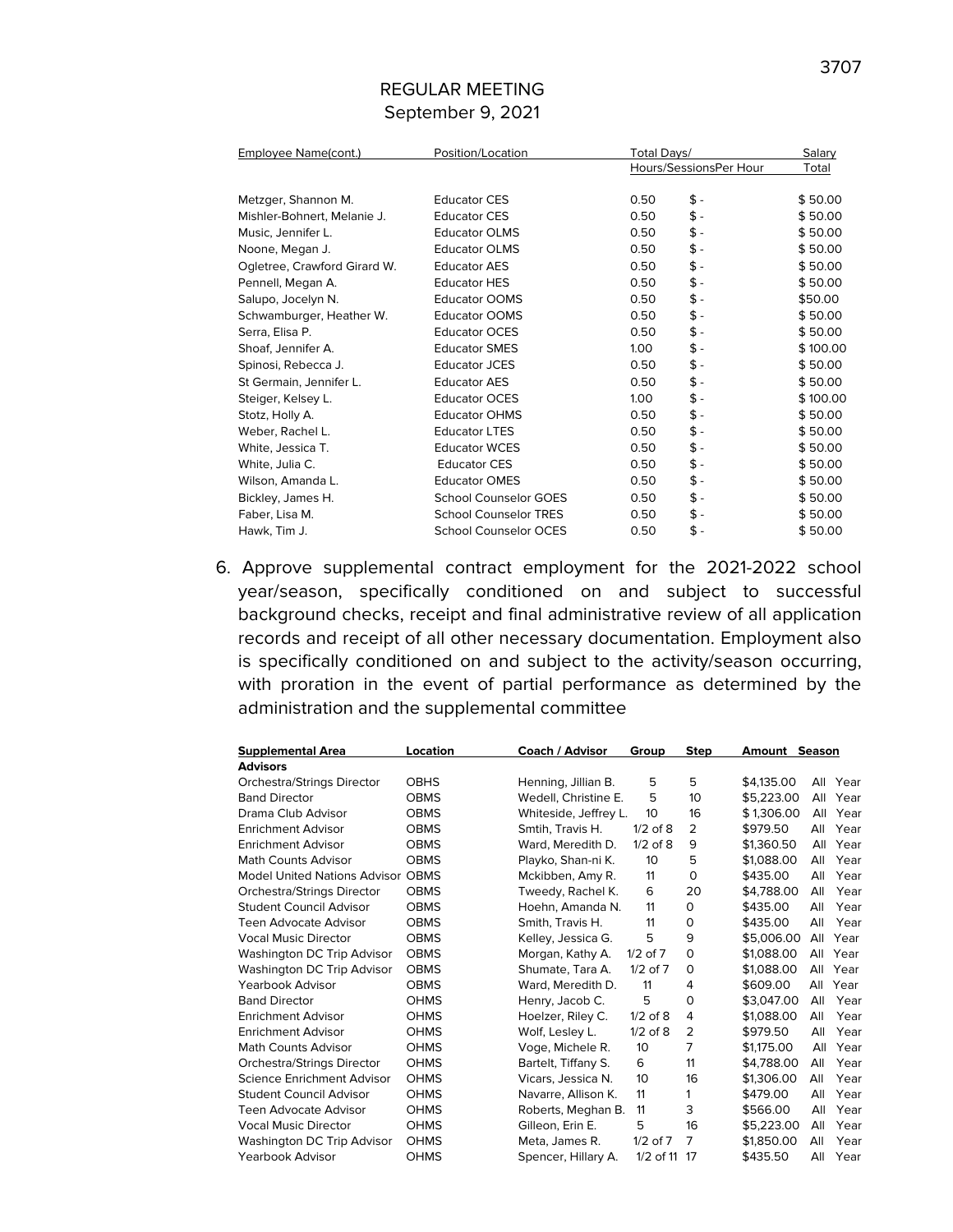| <b>Supplemental Area</b>                   | Location    | Coach / Advisor                   | Group          | <b>Step</b>     | Amount Season       |          |
|--------------------------------------------|-------------|-----------------------------------|----------------|-----------------|---------------------|----------|
| <b>Advisors</b>                            |             |                                   |                |                 |                     |          |
| <b>Band Director</b>                       | <b>OLMS</b> | Given, Aaron J.                   | 5              | 11              | \$5,223.00          | All Year |
| <b>Enrichment Advisor</b>                  | <b>OLMS</b> | Longley, Matthew W. 1/3 of 8      |                | $\overline{2}$  | \$646.47            | All Year |
| <b>Model United Nations Adv</b>            | <b>OLMS</b> | Beal, Amy M.                      | 11             | $\overline{2}$  | \$522.00            | All Year |
| Orchestra/Strings Director                 | <b>OLMS</b> | Bartelt, Tiffany S.               | 6              | 11              | \$4,788.00          | All Year |
| <b>Student Council Advisor</b>             | <b>OLMS</b> | Hoffman, Anna L.                  | 11             | 5               | \$653.00            | All Year |
| <b>Vocal Music Director</b>                | <b>OLMS</b> | Ruff, Amy R.                      | 5              | 17              | \$5,223.00          | All Year |
| Washington DC Trip Advisor                 | <b>OLMS</b> | Beal, Amy M.                      | $\overline{7}$ | $\mathbf{1}$    | \$2,394.00          | All Year |
| <b>MS Science Enrichment Adv</b>           | <b>OLMS</b> | Gilliam, Kelly C.                 | 10             | $\overline{7}$  | \$1,175.00          | All Year |
| <b>Band Director</b>                       | <b>OOMS</b> | Cabral-Hever, Jennifer 5          |                | 17              | \$5,223.00          | All Year |
| <b>Math Counts Advisor</b>                 | <b>OOMS</b> | Callaghan, Philip D.              | 10             | 6               | \$1,132.00          | All Year |
| <b>Model United Nations Advisor OOMS</b>   |             | Demana, Michael A.                | 11             | 10              | \$871.00            | All Year |
| Orchestra/Strings Director                 | <b>OOMS</b> | Cornett, Lori L.                  | $1/2$ of 6     | 18              | \$2,394.00          | All Year |
| Orchestra/Strings Director                 | OMS         | Irvine, Alyssa L.                 | $1/2$ of 6     | 8               | \$2,176.50          | All Year |
| <b>Student Council Advisor</b>             | <b>OOMS</b> | Haege, Katrin Y.                  | 11             | $\overline{2}$  | \$522.00            | All Year |
| <b>Teen Advocate Advisor</b>               | <b>OOMS</b> | Davis, Jayme M.                   | 11             | $\overline{7}$  | \$740.00            | All Year |
| <b>Vocal Music Director</b>                | <b>OOMS</b> | Thomson, Walter D.                | 5              | 7               | \$4,571.00          | All Year |
| Washington DC Trip Advisor                 | <b>OOMS</b> | Green, David L.                   | $2/3$ of $7$   | 8               | \$2,585.88          | All Year |
| Yearbook Advisor                           | <b>OOMS</b> | Snivley, Christine M. 11          |                | 6               | \$696.00            | All Year |
| <b>Student Council Advisor</b>             | <b>OSMS</b> | Stoan, Krista M.                  | 1/2 of 11      | 0               | \$217.50            | All Year |
| Washington DC Trip Advisor                 | <b>OSMS</b> | Hanna, Eric O.                    | 7              | 17              | \$4,353.00          | All Year |
| <b>ES Enrichment Advisor</b>               | <b>GOES</b> | Lucas, Kara N.                    | $1/3$ of $8$   | $\overline{2}$  | \$646.47            | All Year |
| <b>ES Enrichment Advisor</b>               | <b>GOES</b> | Memming, Matthew 1/3 of 8         |                | 0               | \$574.53            | All Year |
| <b>ES Enrichment Advisor</b>               | <b>GOES</b> | Miner, Marah C.                   | $1/3$ of $8$   | 0               | \$574.53            | All Year |
| <b>ES Enrichment Advisor</b>               | <b>LTES</b> | Adelsberger, Bridget 1/4 of 8     |                | $\overline{2}$  | \$489.75            | All Year |
| <b>ES Enrichment Advisor</b>               | LTES        | Hilsher, Aimee M.                 | $1/4$ of $8$   | 9               | \$680.25            | All Year |
| <b>ES Enrichment Advisor</b>               | <b>LTES</b> | Hunsicker, Carrie D. 1/4 of 8     |                | $\overline{2}$  | \$489.75            | All Year |
| <b>ES Enrichment Advisor</b>               | <b>LTES</b> | Tod, Paul J.                      | $1/4$ of $8$   | 10 <sup>2</sup> | \$707.25            | All Year |
| <b>Department Chairs</b>                   |             |                                   |                |                 |                     |          |
| Depart. Chair Performing Arts OLHS         |             | O'Neal, Raymond D. 7              |                | 19              | \$4,353.00          | All Year |
| <b>District Department Chairs</b>          |             |                                   |                |                 |                     |          |
| District Diversity Depart. Chair K-12 DIST |             | Griffin, Shannon M. 7             |                | 4               | \$3,047.00          | All Year |
| District Gifted Depart. Chair K-8 DIST     |             | Gosdanian, Julie M. 1/2 of 7      |                | 0               | \$1,088.00          | All Year |
| District Gifted Depart. Chair K-8 DIST     |             | Wolf, Lesley L.                   | $1/2$ of $7$   | $\mathbf 0$     | \$1,088.00          | All Year |
| <b>Safety Patrol</b>                       |             |                                   |                |                 |                     |          |
| Safety Patrol                              | <b>GOES</b> | Bickley, James H.                 | $1/2$ of 9 12  |                 | \$1,197.00          | All Year |
| Safety Patrol                              | <b>GOES</b> | Sexton, Rene C.                   | $1/2$ of 9 2   |                 | \$762.00            | All Year |
| <b>Safety Patrol</b>                       | <b>LTES</b> | Juravich, Jonathan D. 1/2 of 9 1  |                |                 | \$707.50            | All Year |
| <b>Safety Patrol</b>                       | <b>LTES</b> | Williamson, Jr William 1/2 of 9 3 |                |                 | \$816.00            | All Year |
| Safety Patrol                              | WCES        | Saunders, Gerald L.               | 9              | 15              | \$2,394.00 All Year |          |
| <b>Athletic Director</b>                   |             |                                   |                |                 |                     |          |
| <b>Athletic Director</b>                   | <b>OLMS</b> | Longley, Matthew W.               | $1/3$ of 41    |                 | \$1,221.00          | Fall     |
|                                            |             |                                   |                |                 |                     |          |

7. Approve pupil activity supervisor supplemental contract employment for the 2021-2022 school year/season, specifically conditioned on and subject to successful background checks, receipt and final administrative review of all application records and receipt of all other necessary documentation. Employment also is specifically conditioned on and subject to the activity/season occurring, with proration in the event of partial performance as determined by the administration and the supplemental committee

| <b>Supplemental Area</b>         | Location    | Coach / Advisor          | Group        | <b>Step</b> | Amount              | <b>Season</b> |
|----------------------------------|-------------|--------------------------|--------------|-------------|---------------------|---------------|
| <b>Advisor</b>                   |             |                          |              |             |                     |               |
| <b>Asst Band Director</b>        | <b>OBMS</b> | Decker, Joshua A.        |              | 4           | \$3,047.00          | All Year      |
| Drama Club Advisor               | <b>OHMS</b> | Gleason, Tina N.         | 10           | 16          | \$1,306.00          | All Year      |
| Yearbook Advisor                 | <b>OHMS</b> | Wray, Sally K.           | $1/2$ of 11  | - 8         | \$392.00            | All Year      |
| <b>Enrichment Advisor</b>        | <b>OLMS</b> | Fraser, Diane H.         | $2/3$ of 8   | - 10        | \$1,867.14          | All Year      |
| Yearbook Advisor                 | <b>OLMS</b> | Fenneman, Nancy J. 11    |              | 13          | \$871.00            | All Year      |
| Drama Club Advisor               | <b>OOMS</b> | Anderson, Victoria A. 10 |              |             | \$914.00            | All Year      |
| Washington DC Trip Advisor       | <b>OOMS</b> | Rambo, Lisa H.           | $1/3$ of $7$ | - 8         | \$1.292.94 All Year |               |
| Elem. Orchestra/Strings Adv      | <b>LTES</b> | Mertz, Christine E.      | 5            | 9           | \$5,006,00 All Year |               |
| <b>Performing Arts Chaperone</b> |             |                          |              |             |                     |               |
| Performing Arts Chaperone        | <b>OHS</b>  | Blair, Valerie R.        | N/A          | N/A         | \$                  | All Year      |
| Performing Arts Chaperone        | <b>OHS</b>  | Metcalf, Christopher     | N/A          | N/A         | \$                  | All Year      |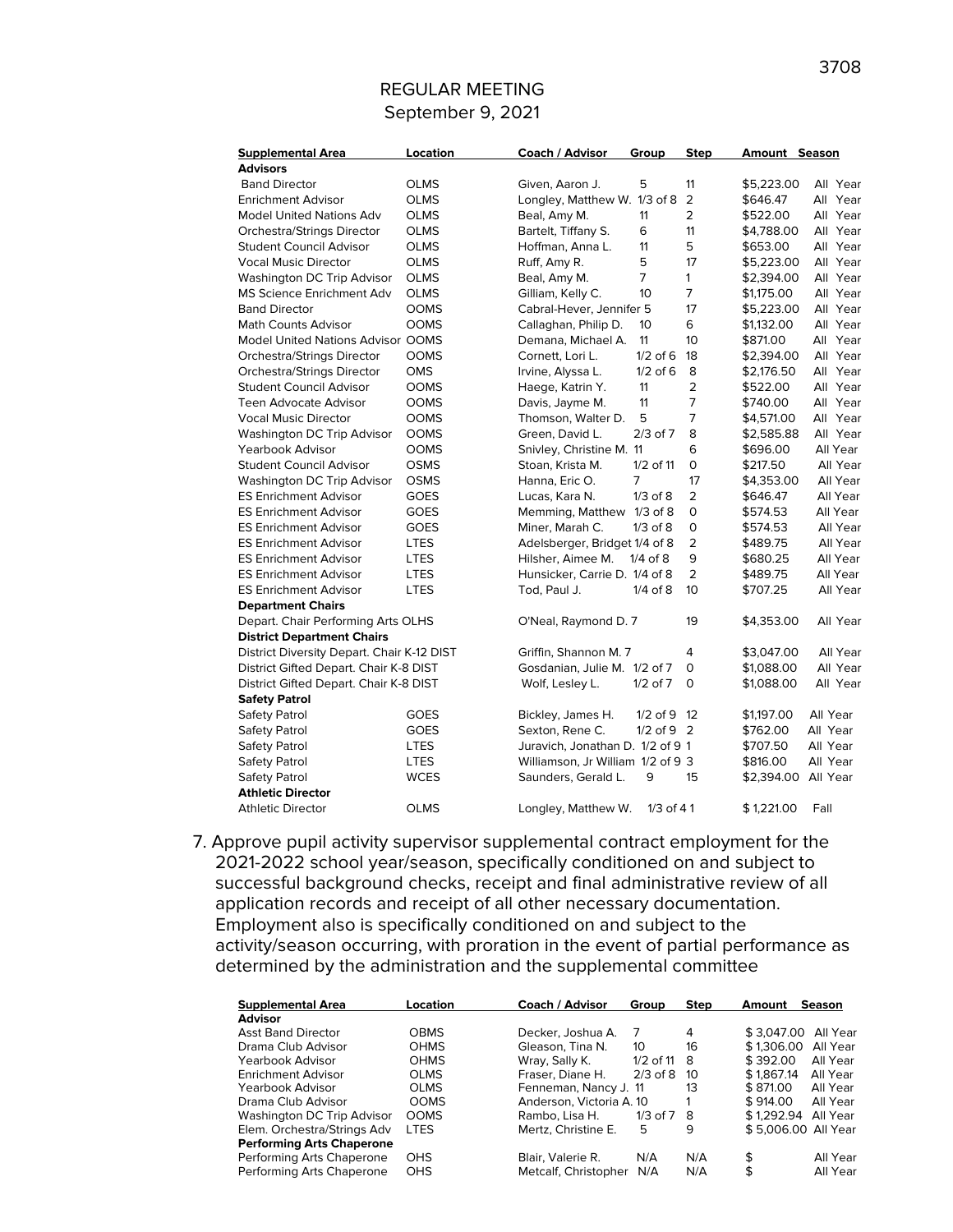|             | Coach / Advisor      |     | <b>Step</b>                                       | Amount                          | Season          |
|-------------|----------------------|-----|---------------------------------------------------|---------------------------------|-----------------|
| <b>OOHS</b> |                      |     | N/A                                               | \$                              | All Year        |
|             |                      |     |                                                   |                                 |                 |
| <b>OBHS</b> | Schirtzinger, Joshua | 7   | 0                                                 |                                 |                 |
|             |                      |     |                                                   |                                 |                 |
| <b>OLHS</b> |                      |     |                                                   | \$2.611.50                      | Fall            |
|             |                      |     |                                                   |                                 |                 |
| <b>OHMS</b> | Yeckley, Jacob C.    |     | N/A                                               | \$                              | Fall            |
| <b>OOMS</b> | Robinson, Brian A.   |     | N/A                                               | \$                              | Fall            |
|             |                      |     |                                                   |                                 |                 |
| <b>OBHS</b> | Thomas, Andrew R.    | -11 | 0                                                 | \$435.00                        | Fall            |
|             | Location             |     | Group<br>Kotchkoski, Letvial L. N/A<br>N/A<br>N/A | Minardi, Savannah C. 3/4 of 4 0 | \$2.176.00 Fall |

#### B. Specific Human Resource Items - Classified Staff

1. Accept, with regret, for the purpose of retirement, the following classified resignations:

**Haring, Nicholas W**, Transportation, Driver, effective August 17, 2021 **Jacobs, Daniel A,** Transportation, Driver, effective September 3, 2021 (updated date from June 24, 2021 board agenda) **Weston, Eric L,** Field Service, Field Service Technician, effective October 29, 2021

2. Accept, with regret, the following classified resignations:

**Flinn, Dana M**, Orange Middle School, Intervention Aide, effective September 7, 2021

**Guiver, Shelly L**, Cheshire Elementary School, effective AUgUSt 17, 2021 **Ponticello, Giles**, Transportation, Driver, effective September 13, 2021 Yeckley, Jacob C, Hyatts Middle School, Intervention Aide, effective September 3, 2021

3. Approve classified unpaid leave of absences:

**Chatto, Leslie G**, Orange High School, Food Service Worker, effective August 17, 2021 through October 8, 2021 (2<sup>nd</sup> extension)

4. Approve classified positions paid through memorandum billing

| <b>Employee Name</b>  | Position/Location | Total Days/            | Salary   |
|-----------------------|-------------------|------------------------|----------|
|                       |                   | Hours/SessionsPer Hour | Total    |
| Baker, Andrea         | Aide SMES         | 0.50                   | \$50.00  |
| Batta, Karen M.       | Aide CES          | 0.50                   | \$50.00  |
| Baxter, Courtney M.   | Aide OA           | 1.00                   | \$100.00 |
| Beaupre, Tiffany M.   | Aide SMES         | 1.00                   | \$100.00 |
| Berry, Amy G.         | Aide OBHS         | 1.00                   | \$100.00 |
| Bihler, Kristi J.     | Aide JCES         | 0.50                   | \$50.00  |
| Billy, Melissa J.     | Aide WCES         | 0.50                   | \$50.00  |
| Brennan, Lori A.      | Aide ACES         | 0.50                   | \$50.00  |
| Buck, Sandra A.       | Aide LMS          | 0.50                   | \$50.00  |
| Cartwright, Denise M. | Aide OLMS         | 0.50                   | \$50.00  |
| Clark, Roseland F.    | Aide LTES         | 0.50                   | \$50.00  |
| Cohagen, Catherine M. | Aide CES          | 0.50                   | \$50.00  |
| Coy, Jennifer A.      | Aide OHMS         | 0.50                   | \$50.00  |
| Dahlke, Jamie L.      | Aide OHS          | 0.50                   | \$50.00  |
| Fiorucci, Susan R.    | Aide ISES         | 0.50                   | \$50.00  |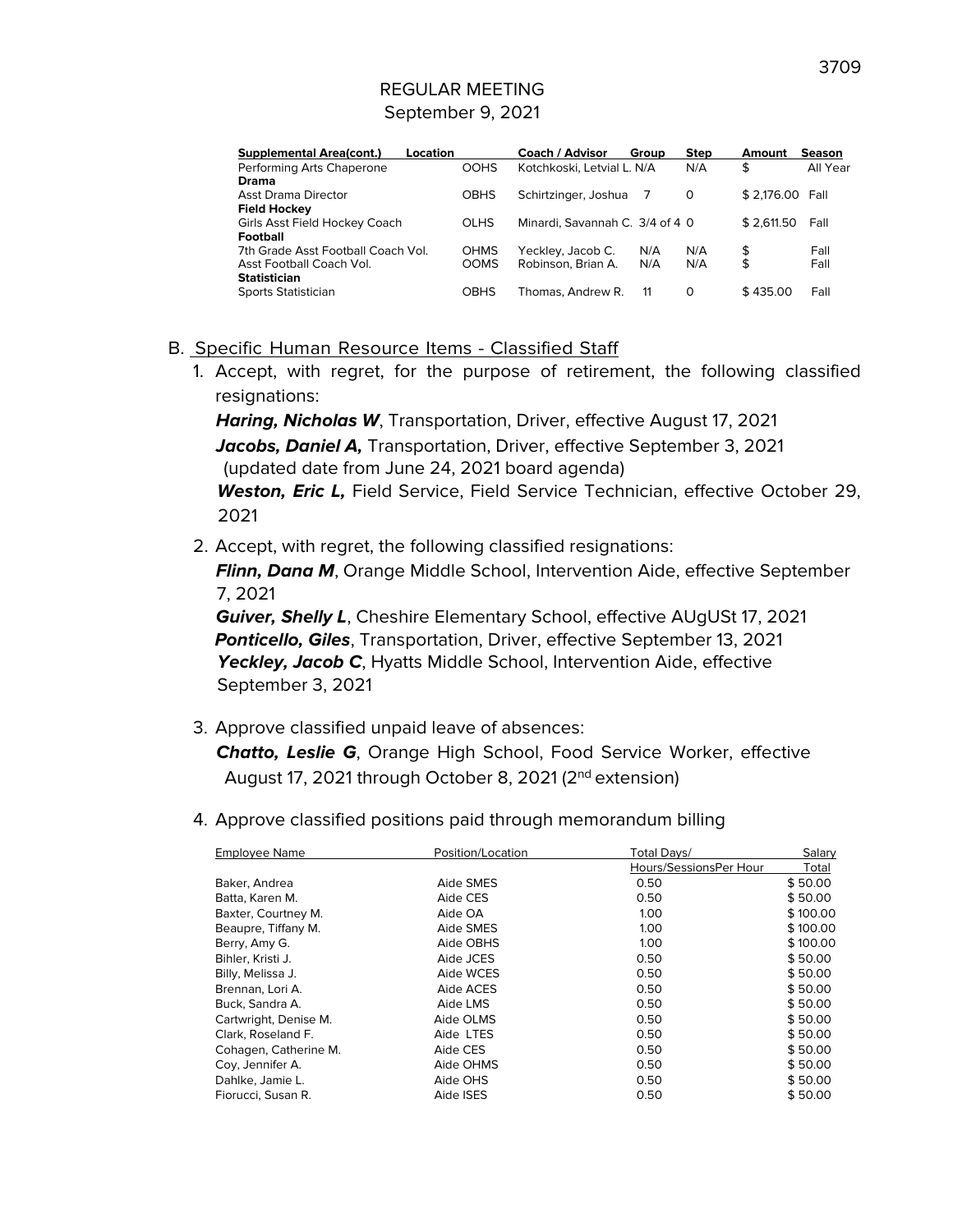| Employee Name (cont.)   | Position/Location | Total Days/            | Salary   |
|-------------------------|-------------------|------------------------|----------|
|                         |                   | Hours/SessionsPer Hour | Total    |
| Gatts, Denise S.        | Aide OOHS         | 0.50                   | \$50.00  |
| Gough, Deborah A.       | Aide OCES         | 0.50                   | \$50.00  |
| Haas, Deborah L.        | Aide CES          | 0.50                   | \$50.00  |
| Hale, Carla D.          | Aide FTES         | 0.50                   | \$50.00  |
| Hazel, Suzanne F.       | Aide LTES         | 0.50                   | \$50.00  |
| Hewitt, Sarah           | Aide FTES         | 0.50                   | \$50.00  |
| Hofstetter, Robert W.   | Aide OMES         | 0.50                   | \$50.00  |
| Hoy, julie              | Aide HES          | 0.50                   | \$50.00  |
| Hrivnak, Pamela J.      | Aide WRES         | 0.50                   | \$50.00  |
| Humrichouser, Karen M.  | Aide WCES         | 0.50                   | \$50.00  |
| Hunter, Cassidy R.      | Aide WCES         | 0.50                   | \$50.00  |
| Irukulapati, Srilakshmi | Aide OBMS         | 0.50                   | \$50.00  |
| Jones, Tana R.          | Aide OCES         | 1.00                   | \$100.00 |
| Kennedy, Lori L.        | Aide FTES         | 0.50                   | \$50.00  |
| Lansdale, Heather L.    | Aide OA           | 0.50                   | \$50.00  |
| Lapid, Victoria G.      | Aide ACES         | 0.50                   | \$50.00  |
| Lauria, Daniel J.       | Aide OBHS         | 0.50                   | \$50.00  |
| Leehan, Gregory T.      | Aide OMES         | 0.50                   | \$50.00  |
| Lloyd, David J.         | Aide OBMS         | 0.50                   | \$50.00  |
| Manchikanti, Lalitha    | Aide OBMS         | 0.50                   | \$50.00  |
| Manchikanti, Lalitha    | Aide OBMS         | 0.50                   | \$50.00  |
| Martin, Cynthia A.      | Aide OCES         | 1.00                   | \$100.00 |
| Mazanec, Lori L.        | Aide OCES         | 0.50                   | \$50.00  |
| McCandless, Jessica A.  | Aide OOMS         | 0.50                   | \$50.00  |
| McElroy, Debra L.       | Aide AES          | 0.50                   | \$50.00  |
| Morgan, Deanna L.       | Aide ISES         | 0.50                   | \$50.00  |
| Morgan, Laura S.        | Aide WRES         | 0.50                   | \$50.00  |
| Murphy, Paula F.        | Aide LTES         | 0.50                   | \$50.00  |
| Nice, Lindsay           | Aide JCES         | 0.50                   | \$50.00  |
| Niemeyer, Stephanie E.  | Aide HES          | 0.50                   | \$50.00  |
| Noel, Courtney A.       | Aide OLHS         | 0.50                   | \$50.00  |
| Nowjack, Sam E.         | Aide OOHS         | 0.50                   | \$50.00  |
| Palmer, Teresa A.       | Aide OOMS         | 0.50                   | \$50.00  |
| Parker, Ashley M.       | Aide WRES         | 1.00                   | \$100.00 |
| Parker, Karen L.        | Aide WRES         | 0.50                   | \$50.00  |
| Pellington, Kyle C.     | Aide OMES         | 0.50                   | \$50.00  |
| Ranalli, Amy            | Aide TRES         | 1.00                   | \$100.00 |
| Ransburgh, Stephanie    | Aide OA           | 0.50                   | \$50.00  |
| Rayburn, Emily E.       | Aide OMES         | 0.50                   | \$50.00  |
| Reed, Lisa L.           | Aide AES          | 0.50                   | \$50.00  |
| Robison, Marcy          | Aide DIST         | 0.50                   | \$50.00  |
| Rockwell, Shari L.      | Aide WRES         | 0.50                   | \$50.00  |
| Settipani, Tracey R.    | Aide OHS          | 0.50                   | \$50.00  |
| Stegner, Kari           | <b>Aide SRES</b>  | 0.50                   | \$ 50.00 |
| Sundaresan, Sathya      | Aide OOHS         | 0.50                   | \$50.00  |
| Troyer, Brooke E.       | Aide OA           | 1.00                   | \$100.00 |
| Tsakalis, Emily E.      | Aide ISES         | 0.50                   | \$50.00  |
| Turon, Mary C.          | Aide OOHS         | 0.50                   | \$50.00  |
| Van Riper, Pamela J.    | Aide OHMS         | 0.50                   | \$50.00  |
| VanKeuren, Heidi B.     | Aide OBMS         | 0.50                   | \$50.00  |
| Vermilion, Jennifer L.  | Aide ACES         | 0.50                   | \$50.00  |
| Wanek, Erica            | Aide ACES         | 0.50                   | \$50.00  |
| Wang, Renee L.          | Aide AES          | 0.50                   | \$50.00  |
| Yeckley, Jacob C.       | Aide OHMS         | 1.00                   | \$100.00 |
| Oladoye, Debora C.      | Clerk CO          | 0.50                   | \$50.00  |
|                         |                   |                        |          |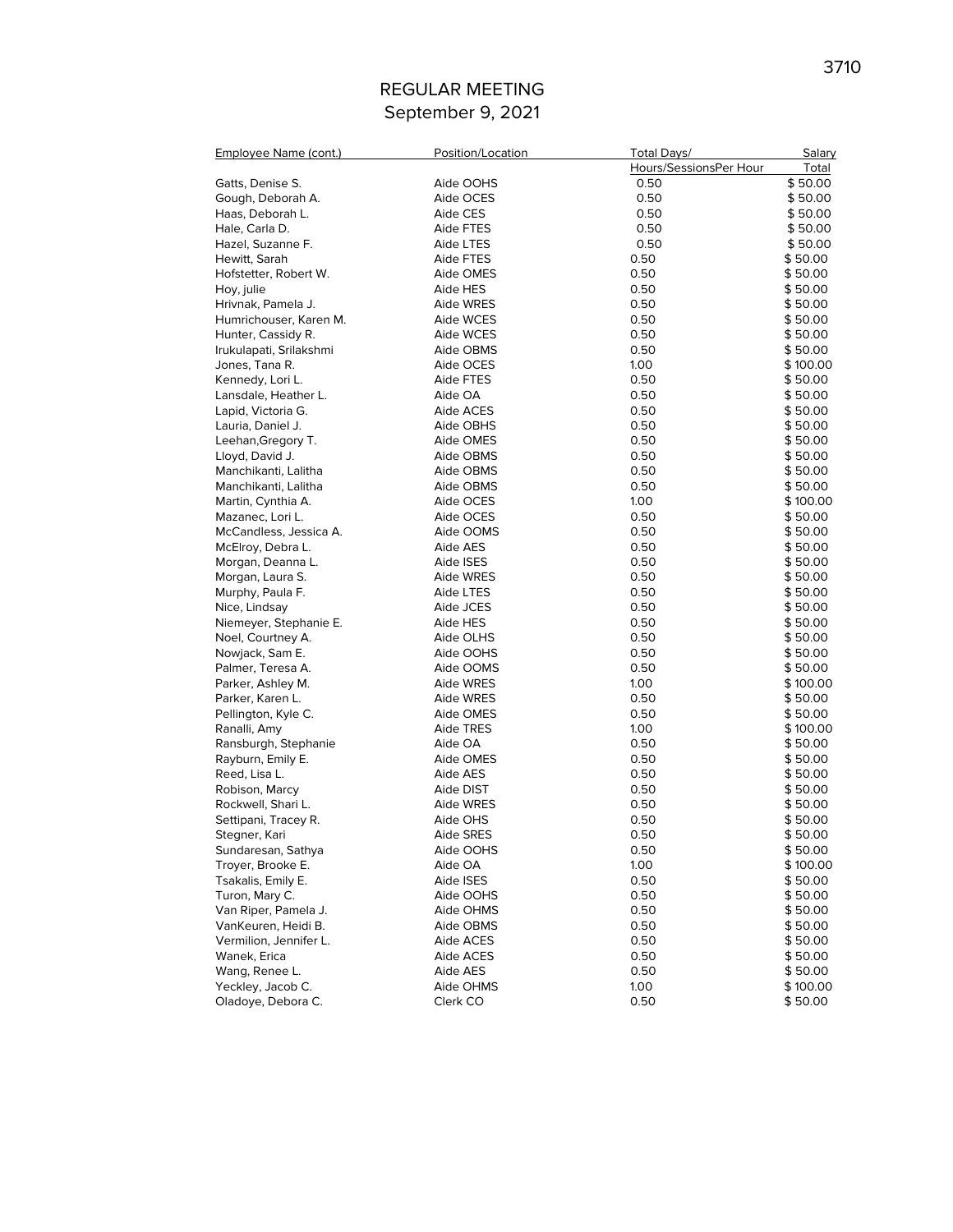5. Approve certified Wednesday/Saturday School Instructors at \$50 per occurrence paid through memorandum billing for the 2021-2022 school year

| <b>Employee</b>      | <b>Position</b> | <b>Building</b> | <b>Season</b> |
|----------------------|-----------------|-----------------|---------------|
| Ballmer, Jr. John C. | Instructor      | <b>OHS</b>      | All Year      |
| Kigar, Fritz S.      | Instructor      | <b>OLHS</b>     | All Year      |
| Posey, Shelly l.     | Instructor      | <b>OLHS</b>     | All Year      |
| Leonard, Julie A.    | Instructor      | <b>OOHS</b>     | All Year      |
| Rasmussen, Joy L.    | Instructor      | <b>OOMS</b>     | All Year      |

6. Approve classified employment for the 2021-22 school year, specifically conditioned on and subject to successful background checks, receipt and final administrative review of all application records, and receipt of all other necessary documentation:

**Cossin, Michael E**, Maintenance, Maintenance I **DeFelice, Juliet,** Liberty Tree Elementary School, Playground/Cafeteria Aide **Dolan, Patrick,** Berkshire Middle School, Intervention Aide **Joseph, Candi,** Berkshire Middle School, Intervention Aide **Meadow, Colin D**, Field Service, Field Service Technician Warner, Terri J., Freedom Trail Elementary School, Clinic Aide **Watson, Emaari,** Transportation, Driver

7. Approve classified substitute workers for the 2021-22 school years, specifically conditioned on and subject to successful background checks, receipt and final administrative review of all application records, and receipt of all other necessary documentation:

**Aylor, Keri Brenamen, Kelli Evan, Lynne Kroll, Janet McCoy, Margaret Perry, Rhea Robinson-Wileschael, Hope**

8. Approve the following Private Provider Service, Pupil Services, for the 2021- 22 school year, specifically conditioned on and subject to successful background checks, receipt and final administrative review of all records, and receipt of all other necessary documentation:

**Price, Anneke Tejeda, Sabrina**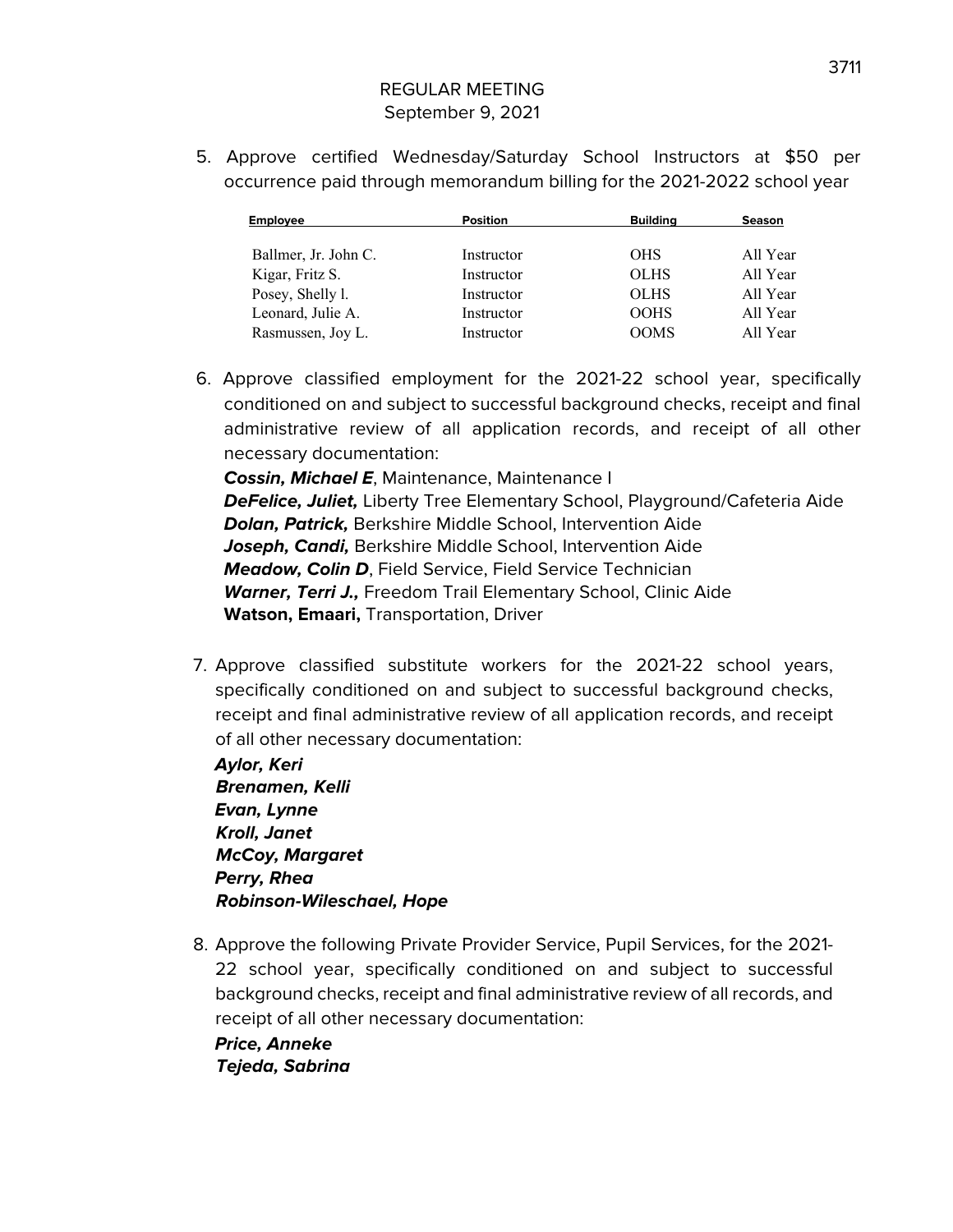C. Approve senior(s) for graduation, pending certification of completion of all district, state, and local requirements: Berlin High School: **Hunter, Dylan James** Liberty High School: **Aberle, Shay Derek; Allyn, Mackenzie Alexis; Wood, Paige Elaine**

#### D. Approve student overnight and out-of-town trips

| School      | Beainnina<br>Date | Return<br>Date | Days<br>Missed | No. of<br><b>Volunteers</b> | Event                                          | Location                                | Transportation        | #of<br>Students |
|-------------|-------------------|----------------|----------------|-----------------------------|------------------------------------------------|-----------------------------------------|-----------------------|-----------------|
| <b>OOHS</b> | 12/17/2021        | 12/18/2021     | $\circ$        | $\circ$                     | Girls Wrestling<br>Henry Will Classic          | Granger, IN                             | School<br><b>Bus</b>  | 25-30           |
| <b>OLHS</b> | 1/08/2022         | 1/9/2022       | 0              | $\circ$                     | <b>Basketball Trip</b>                         | Akron, OH                               | Charter<br><b>Bus</b> | 25              |
| <b>OBHS</b> | 3/26/2022         | 4/3/2022       | 0              | $\circ$                     | Softball-Cal Ripken<br>Experience              | Pigeon Forge<br>TN                      | Parents               | 15              |
| <b>OHS</b>  | 3/28/2022         | 4/1/2022       | 0              | 0                           | <b>Varsity Baseball</b>                        | Myrtle Beach<br>SC.                     | Parents               | 18              |
| <b>OLSD</b> | 6/29/2022         | 7/11/2022      | 0              | 0                           | <b>EF Tours Global</b><br>Leadership<br>Summit | Budapest.<br>Vienna, Prague<br>& Berlin | Air                   | 36              |

E. Approve establishment of student organization Olentangy Educators Rising

> Vote: D. King, yes; Dr. L. Wyse, yes; K. O'Brien, yes; M. Patrick, yes; J. Wagner Feasel, yes. Motion carried.

Adjourn Dr. L. Wyse moved, M. Patrick seconded that the regular meeting 21-179 of the Olentangy Local School District Board of Education be adjourned at 7:32 p.m.

> Vote: Dr. L Wyse, yes; M. Patrick, yes; D. King, yes; K. O'Brien, yes; J. Wagner Feasel, yes. Motion carried.

\_\_\_\_\_\_\_\_\_\_\_\_\_\_\_\_\_\_\_\_\_\_ \_\_\_\_\_\_\_\_\_\_\_\_\_\_\_\_\_\_\_\_\_\_\_\_\_\_\_

J. Wagner Feasel, President Emily Hatfield, Treasurer